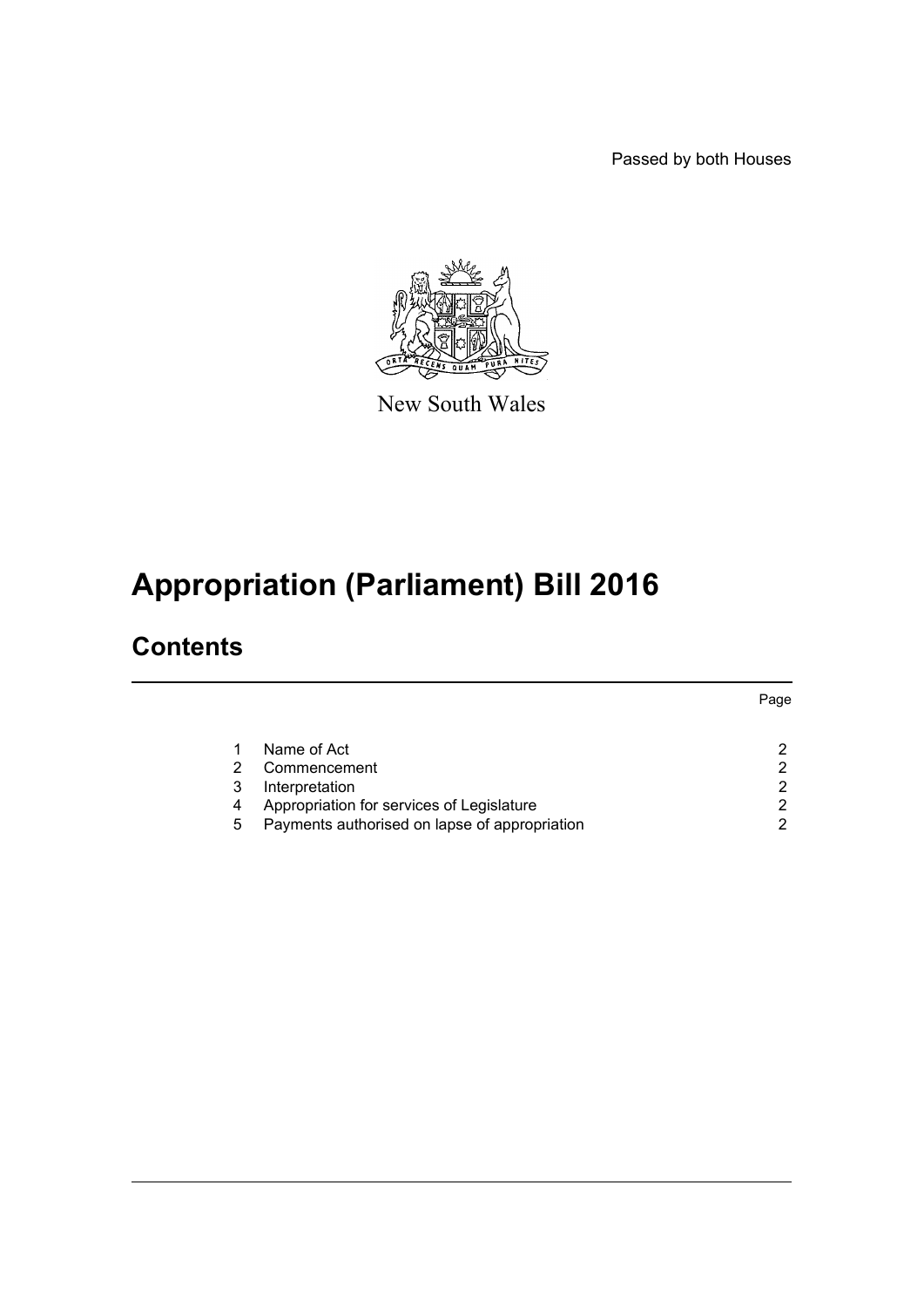*I certify that this public bill, which originated in the Legislative Assembly, has finally passed the Legislative Council and the Legislative Assembly of New South Wales.*

> *Clerk of the Legislative Assembly. Legislative Assembly, Sydney,* , 2016



New South Wales

## **Appropriation (Parliament) Bill 2016**

Act No , 2016

An Act to appropriate out of the Consolidated Fund a sum for the services of the Legislature for the year  $2016-17$ .

*I have examined this bill and find it to correspond in all respects with the bill as finally passed by both Houses.*

*Assistant Speaker of the Legislative Assembly.*